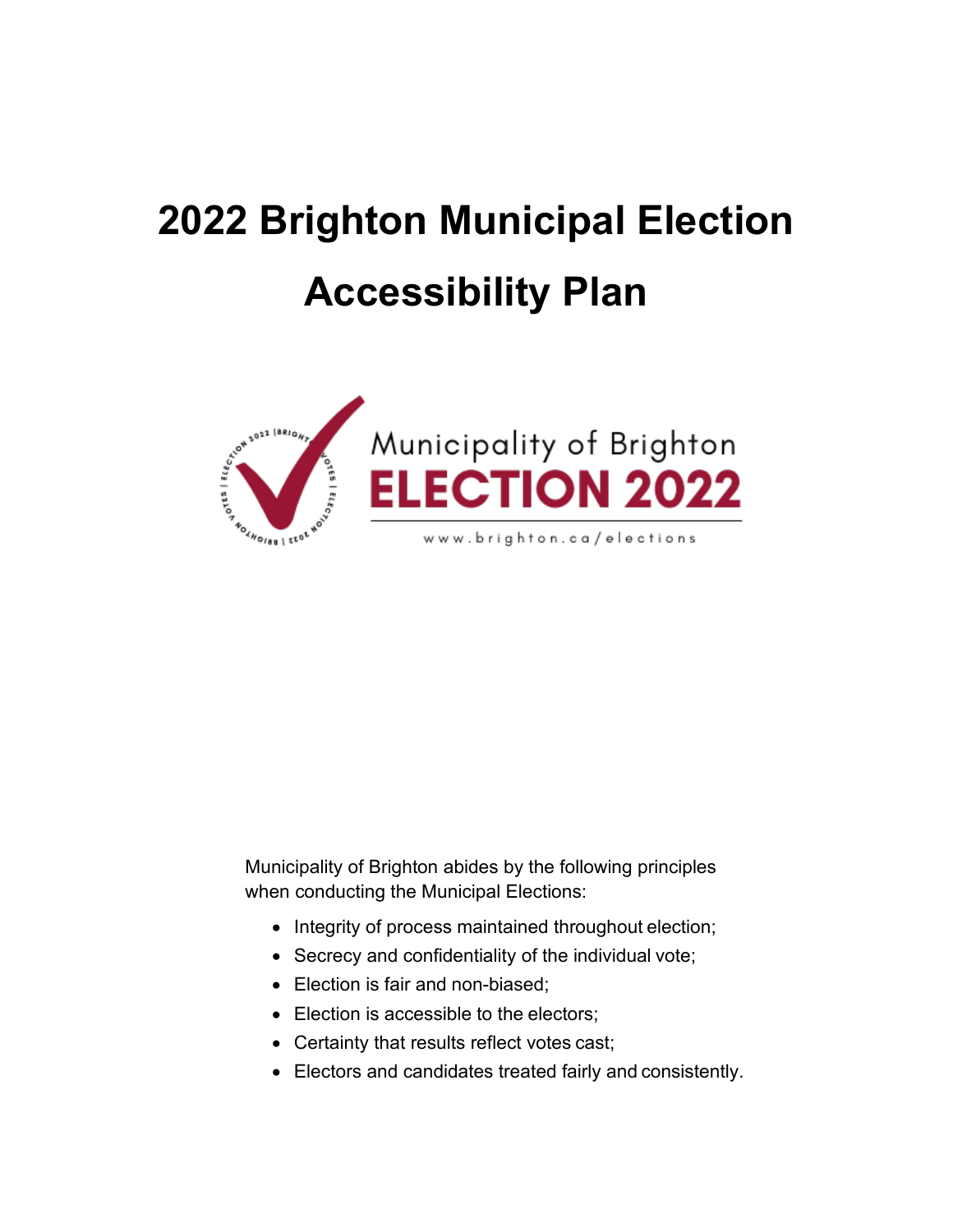

# **Table of Contents**

| Voting Provisions for Electors with Disabilities at the Election Help Centre 6 |  |
|--------------------------------------------------------------------------------|--|
|                                                                                |  |
|                                                                                |  |
|                                                                                |  |
|                                                                                |  |
|                                                                                |  |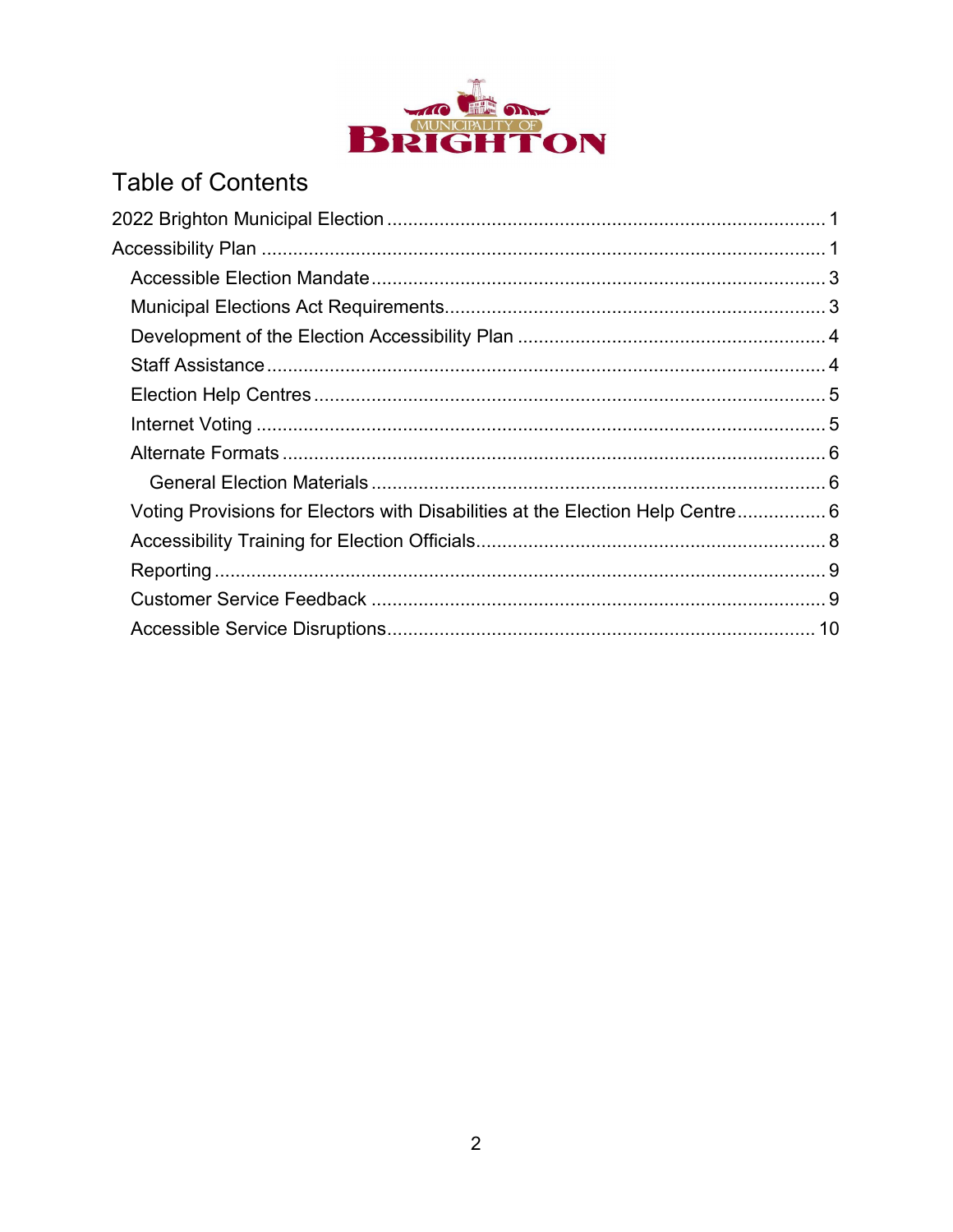

### <span id="page-2-0"></span>**Accessible Election Mandate**

The Municipality of Brighton is committed to being responsive to the needs of all its residents. To do this, we must recognize the diverse needs of all of our residents and respond by striving to provide services and facilities that are accessible to all. As an employer, and a provider of services, the Municipality of Brighton is committed to ensuring its services are provided in an accessible manner.

The Municipality of Brighton will promote accessibility through the development of policies, procedures and practices. We will ensure our policies, procedures and practices address integration, independence, dignity and equal opportunity.

With respect to Accessibility, the mandate for the Municipality of Brighton 2022 Election is as follows:

"It is the goal of the Municipality of Brighton to ensure that Electors within the Municipality who require accessibility services are provided with the best opportunity to vote as independently as possible in the 2022 Municipal Elections."

## <span id="page-2-1"></span>**Municipal Elections Act Requirements**

In addition to our current Accessibility Standards for Customer Service Policy, the *Municipal Elections Act*, *1996* ("the Act") states:

**12.1** (1) A clerk who is responsible for conducting an election shall have regard to the needs of electors and candidates with disabilities.

**12.1** (2) The clerk shall prepare a plan regarding the identification, removal and prevention of barriers that affect electors and candidates with disabilities and shall make the plan available to the public before voting day in a regular election.

**12.1** (3) Within 90 days after voting day in a regular election, the clerk shall prepare a report about the identification, removal and prevention of barriers that affect electors and candidates with disabilities and shall make the report available to the public.

Additional accessibility requirements set out in the Act are found in section 41 (3) and 45:

**41.** (3) The clerk shall make such changes to some or all of the ballots as he or she considers necessary or desirable to allow electors with visual impairments to vote without the assistance referred to in paragraph 4 of subsection 52 (1).

**45.** (1) The clerk shall establish the number and location of voting places for an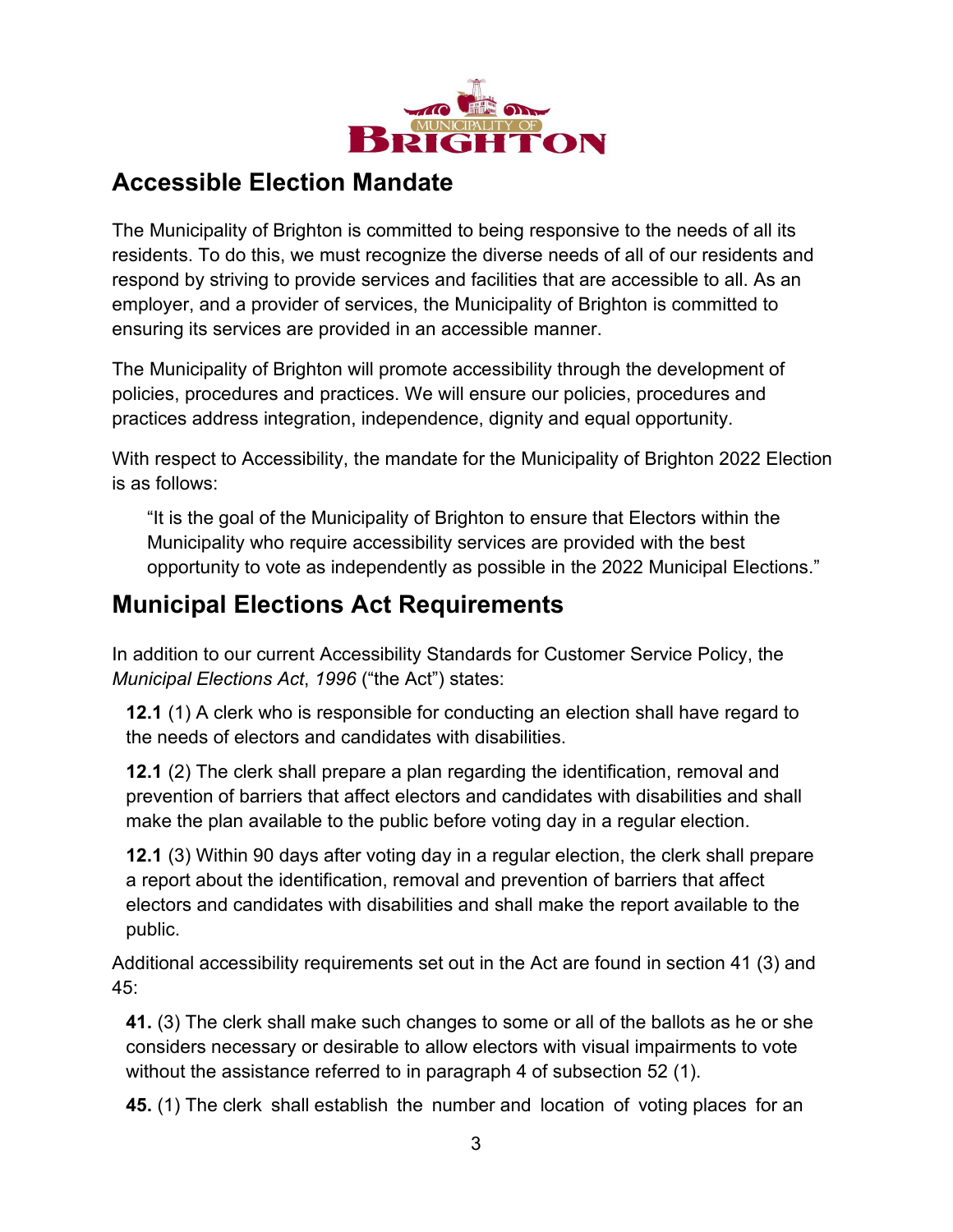

election as he or she considers most convenient for the electors.

**45.** (2) In establishing the locations of voting places, the clerk shall ensure that each voting place is accessible to electors with disabilities.

## <span id="page-3-0"></span>**Development of the Election Accessibility Plan**

This Accessibility Plan will address the specific requirements pertaining to accessibility in relation to the 2022 Municipal Election within the Municipality of Brighton. This plan is a living document which will be improved and updated as best practices are identified and new opportunities or improvements arise.

During the development process of the initial Election Accessibility Plan, the following actions will be implemented to identify and remove barriers and obtain feedback:

- Review proposed Accessibility Plan to substantiate that needs are being met.
- Update and implement an accessibility walkthrough checklist for use during initial Election Help Centres (EHC) to identify barriers before finalizing locations.
- Communicate with staff of various municipalities across Ontario to obtain input of identified barriers.
- Develop election communications with accessibility in mind and provide several options to obtain information.
- Establish staff training standards and practices directly related to the Election to ensure that people with disabilities are able to gain voting assistance in a positive environment, and ensure that all Election Officials recognize, that in every way possible, an elector's needs are to be accommodated whenever possible.
- Forward the Election Accessibility Plan for review and comment to the Brighton Accessibility Advisory Committee.
- Following the Election, a report will be prepared on the identification, removal and prevention of barriers that affect electors and candidates with disabilities.

## <span id="page-3-1"></span>**Staff Assistance**

Clerk's Department staff are available to assist with any issues that may arise with respect to providing a barrier-free election and can be reached by way of the contact information provided below:

1. Telephone 613-475-0670 ext. 202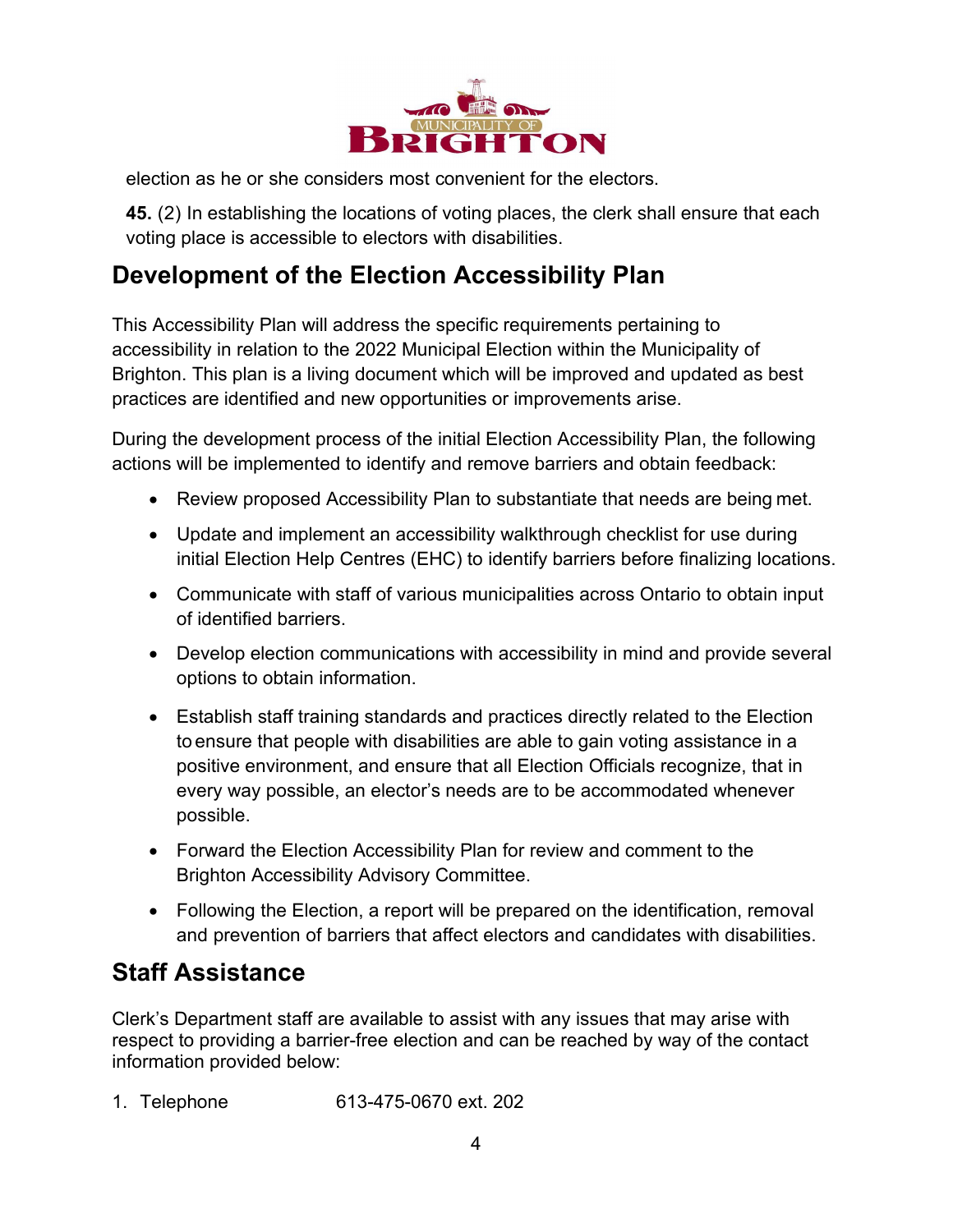

| 2. In Person | Municipality of Brighton  |
|--------------|---------------------------|
|              | <b>Clerk's Department</b> |
|              | 35 Alice Street, Brighton |
| 3. Fax       | 613-475-3453              |
| 4. Email     | election@brighton.ca      |
| 5. Mail      | Municipality of Brighton  |
|              | 35 Alice Street           |
|              | P.O. Box 189              |
|              | Brighton, ON, K0K 1H0     |

# <span id="page-4-0"></span>**Election Help Centres**

- Election Accessibility walkthrough checklists will be used to identify barriers within each proposed location (see attachment 1).
- Multiple EHC's will be used throughout the municipality to limit travel distances.
- Accessible parking will be available at all EHC's.
- EHC's will have adequate signage to provide easy navigation for electors.
- In accordance with the Act, provide voting opportunities on the premises of:
	- a) an institution in which 20 or more beds are occupied by persons who are disabled, chronically ill or infirm.
	- b) a retirement home in which 50 or more beds are occupied

In accordance with the requirements of the Act, we will provide voting assistance to the residents of:

- Maplewood, Long Term Care Home
- Applefest Lodge, Retirement/Long Term Care Home
- Golden Pond Retirement, Retirement Home

# <span id="page-4-1"></span>**Internet Voting**

The vendor providing internet vote for the 2022 municipal election in Brighton is Simply Voting. Simply Voting is committed to supporting electors with disabilities and making sure the ballot works with assistive technologies. The interface of the voting website is annually audited against Section 508 and WCAG-2 accessibility requirements by the Bureau of Internet Accessibility, which provides a comprehensive compliance and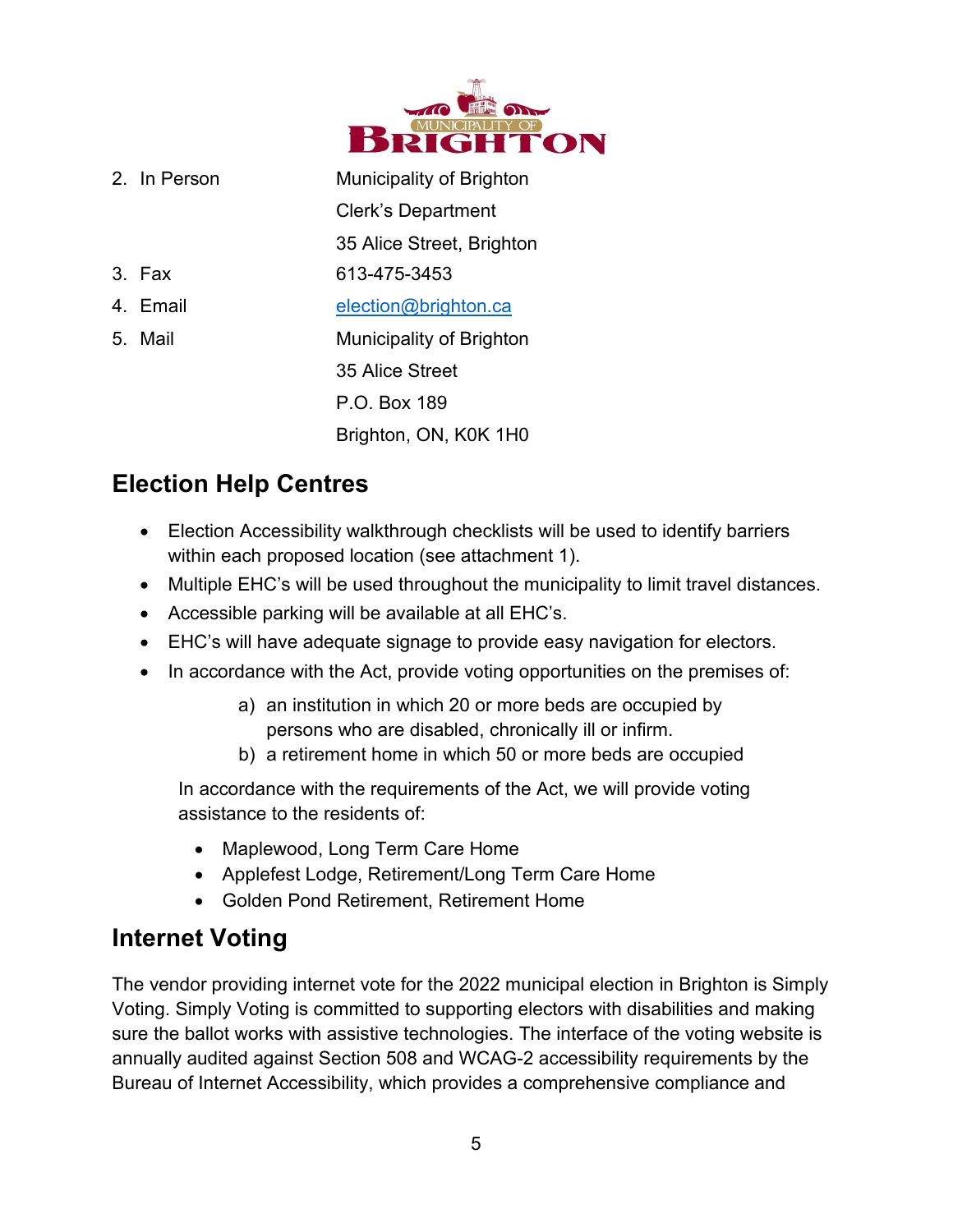

remediation report. This ensures voting websites are compatible with screen-reading technology such as JAWS.

If an elector is unable to access the information on their Voter Information Letter, they will be able to visit the Election Help Centres to obtain additional information as well as calling into the Clerk's office. Alternative ways to receive a PIN are email, in-person or telephone.

# <span id="page-5-0"></span>**Alternate Formats**

Alternate formats are other ways of publishing information besides regular print. Some of these formats can be used by everyone while others are designed to address the specific needs of a user.

The Municipality of Brighton, shall, upon request, and in consultation with the person making the request, if feasible/practicable, provide or make arrangements to present accessible formats and communication supports for persons with disabilities.

Accessible formats and communication supports shall be provided in a timely manner, taking into account the person's accessibility needs and at a cost that is no more than the regular cost charged to other persons.

In the event the information is not generated by the Municipality of Brighton or is supplied by a third party, the Municipality will take every effort to obtain the information from the third party in an alternative format and/or will attempt to assist the Elector by providing assistance equipment if possible.

#### <span id="page-5-1"></span>**General Election Materials**

- **Large Print**: Printed Material generated by the Municipality will be provided in Arial font, 12 point and can be made available in font (print) size that is  $14 - 20$ points or larger.
- **Assistive Devices**: The Election Help Centre will be equipped with magnifiers and assistance of Election Officials if required.

## <span id="page-5-2"></span>**Voting Provisions for Electors with Disabilities at the Election Help Centre**

The following voting provisions are in place to accommodate the voting needs of Electors with disabilities.

**Support Persons:** Is a person who accompanies a person with a disability in order to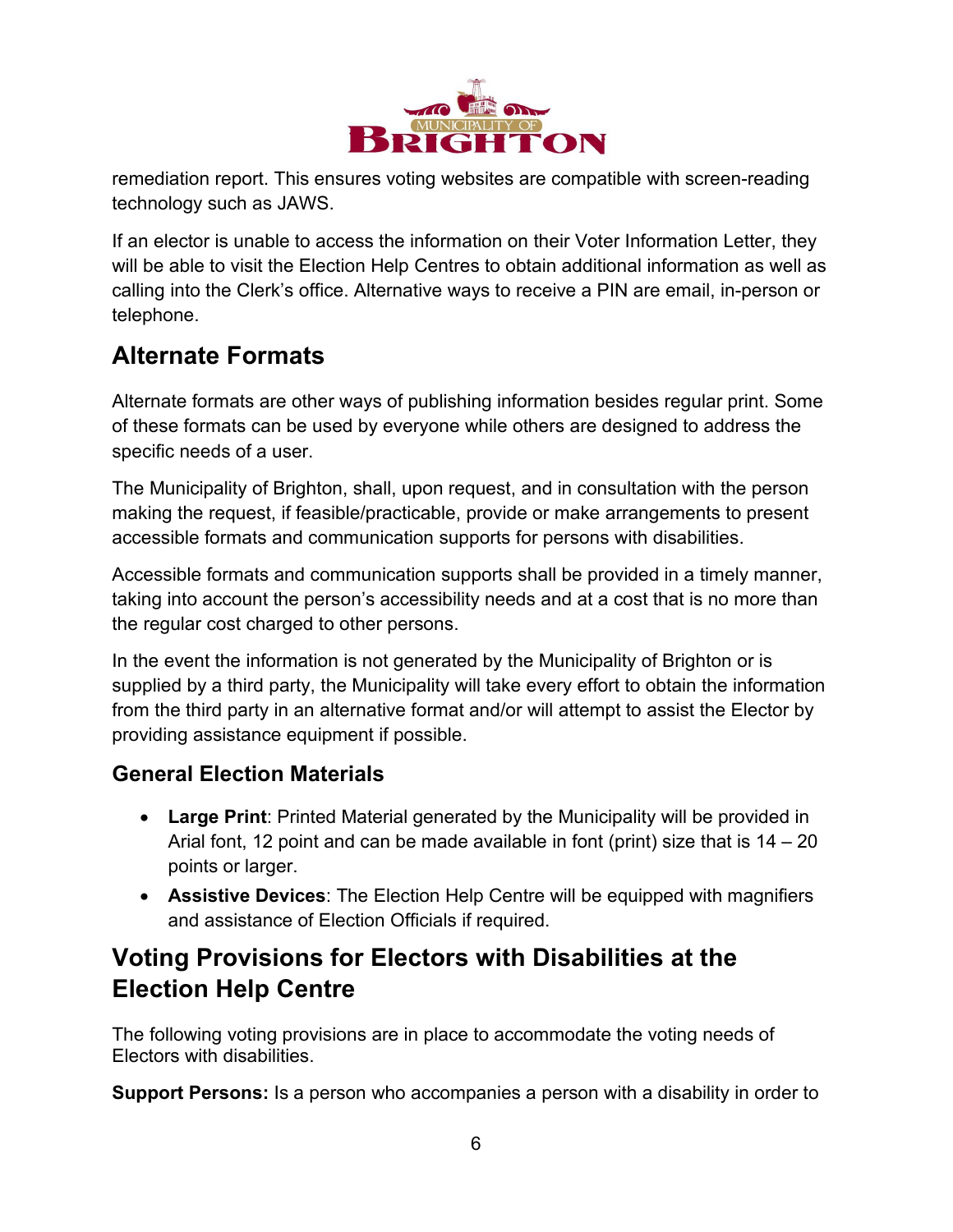

assist them with communication, mobility, personal care, medical needs or with access to goods and/or services.

The Deputy Returning Officer may permit, if considered necessary, an Elector who needs assistance in voting to have such support. The Support Person, upon completion of the prescribed oath, may accompany the Elector behind the voting screen to assist in the voting process.

**Assistive Personal Equipment:** Assistive personal devices include, but are not limited to, wheelchairs, walkers, white canes, walking canes, note taking devices, portable magnifiers, recording machines, assistive listening devices, personal oxygen tanks and devices for grasping. An assistive device shall mean a device used to assist persons with disabilities in carrying out activities or in accessing services of persons or organizations covered by the customer service standard.

**Guide Dog:** Shall mean a dog trained as a guide for a blind person and having qualifications prescribed by the regulation under the *Blind Persons Rights' Act*.

**Service Animals:** For the purpose of this policy, a "service animal" is defined as either:

- (a) A "guide dog" as defined in section 1 of the *Blind Persons Rights' Act*; or
- (b) A "service animal" for a person with a disability. For the purpose of this policy, an animal is a service animal for a person with a disability;
- $(i)$  if it is readily apparent that the animal is used by the person for the reasons relating to his or her disability; or
- (ii) if the person provides a letter from a physician or nurse confirming that the person requires the animal for reasons relating to the disability.
- (c) The Municipality of Brighton will allow the person and the animal onto all Municipality of Brighton owned and operated public facilities that are open to the public and will ensure that the person is permitted to keep the animal with them unless the animal is otherwise excluded by law.
- (d) If a service animal is excluded by law from the premises, the provider of goods or services shall attempt to ensure that other measures are available to enable the person with a disability to obtain, use, or benefit from the provider's goods or services.
- (e) **Physical Disabilities:** The voting place including the parking area and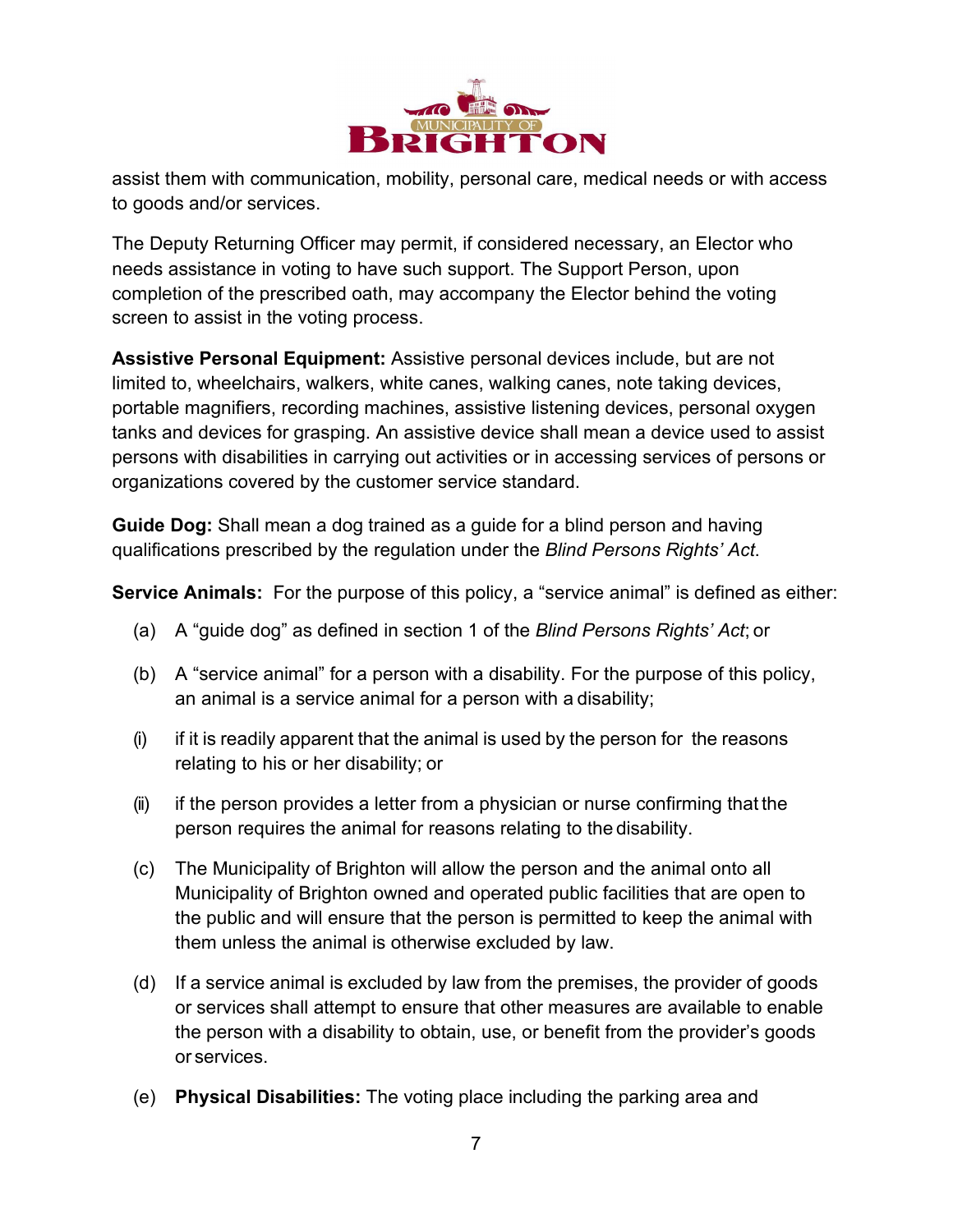

entrances will be selected and/or setup in a manner that enables Electors with physical disabilities to vote.

- (f) In the event that an Elector is unable to access the established voting area due to a physical disability, the Deputy Returning Officer may attend to the Elector at their vehicle or anywhere within the voting place (curb-side voting).
- (g) **Vision Loss:** The Voting place will be equipped with magnifiers and assistance of Election Officials if required.
- (h) **Hearing Impaired, Deafness and Hearing Loss:** The voting place will be equipped with a wipe board and/or a pad of paper and pen to communicate with hearing impaired electors in writing if required.

**Speech Impairments, Cognitive Disabilities and Mental Illness:** Personal Assistance from an Election Official will be available.

# <span id="page-7-0"></span>**Accessibility Training for Election Officials**

All Election Officials are required to complete the Municipality of Brighton Accessible Customer Service training which includes:

- Review of the purposes of the Act and the requirements of the accessible customer service regulation – Ontario Regulation 429\07;
- How to interact and communicate with persons with various types of disabilities;
- How to interact with persons who use an assistive device or service animal;
- How to use equipment or devices available to assist with the provision of services; and
- What to do if a person is having difficulty accessing the service.

Under s. 7 of the Integrated Accessibility Standards Regulation (IASR), the Municipality of Brighton will ensure that training is provided on the requirements of the accessibility standards referred to in this Regulation and on the Human Rights Code as it pertains to persons with disabilities to;

- All employees and volunteers;
- All persons who participate in developing the organization's policies; and
- All other persons who provide goods, services or facilities on behalf of the organization.

These training requirements are in addition to the accessible customer service training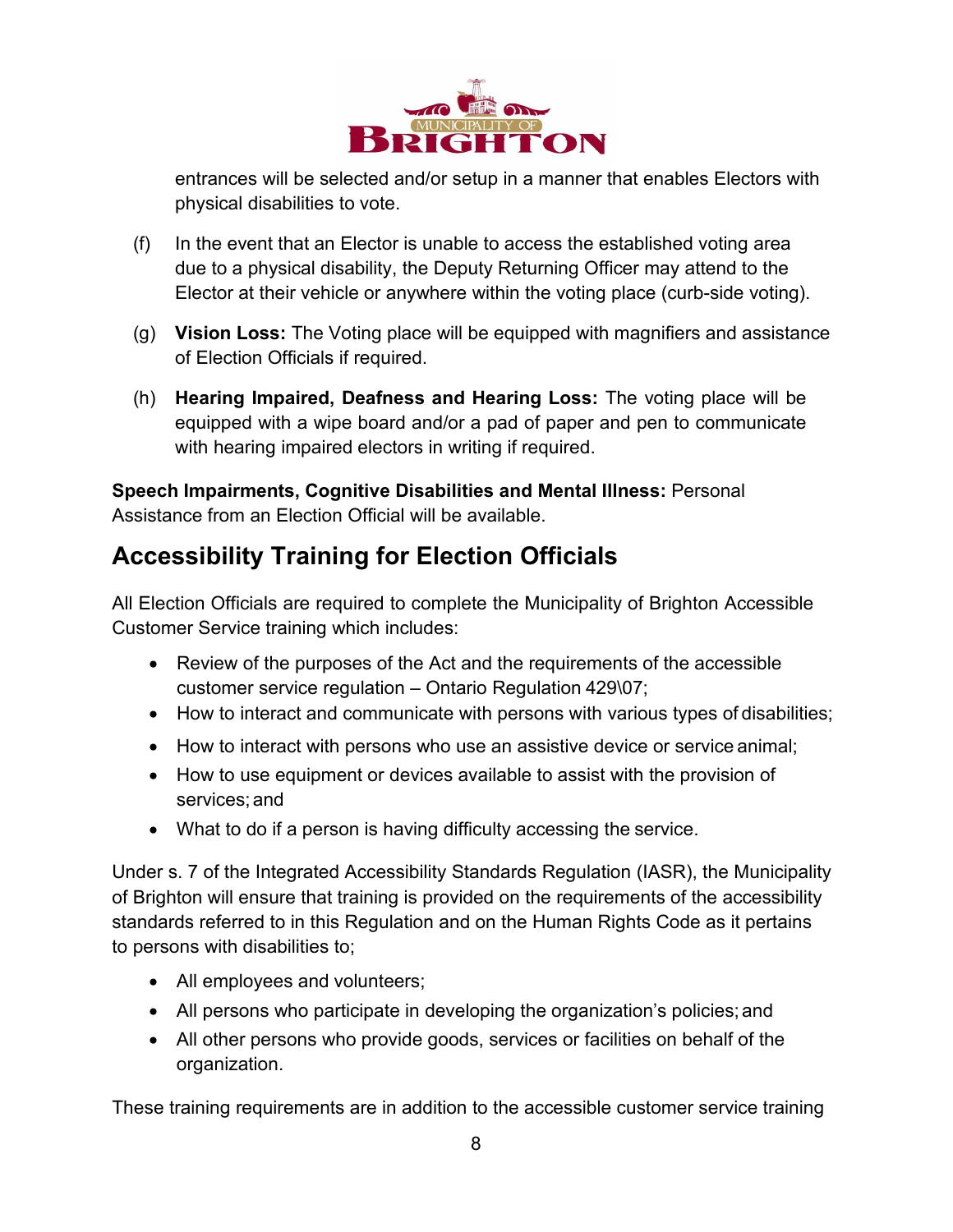

required by s.6 of the Accessible Customer Service Standard. The key additional training requirements are as follows:

- Accessible Feedback Process s.11;
- Emergency and public safety information  $-$  s.13;
- Recruitment  $-$  s.22  $-$  24;
- Employee Accommodation s.25, 26, 28;
- Workplace emergency information s.27; and
- Ontario Human Rights Code as it pertains to persons with disabilities.

The regulation states that training on the requirements of the accessibility standards and on the Human Rights Code shall be appropriate to the duties of the employees, volunteersand other persons.

The Municipality of Brighton will maintain a record of the training provided under this section, including the dates on which the training is provided and the number of individuals whom it is provided.

## <span id="page-8-0"></span>**Reporting**

As per the Act:

"S.12.1 (2) Within 90 days after voting day in a regular election, the clerk shall submit a report to council about the identification, removal and prevention of barriers that affect electors and candidates with disabilities. 2009, c.33, Sched. 21, s. 8 (8)."

In addition, the said report will be made available to the public via the Municipality's website as well as in hard copy at the Municipal Office.

## <span id="page-8-1"></span>**Customer Service Feedback**

The Municipality of Brighton is committed to providing high quality goods or services to all members of the public or third parties it serves. Feedback from the public or third parties is welcomed as it may identify areas that require change and encourage continuous service improvements in the delivery of an Accessible Election. Feedback on how the goods or services that the Municipality of Brighton provides will be responded to, documented and tracked. Feedback may be submitted in writing, by fax, email, telephone or in person to:

Municipality of Brighton 35 Alice Street, PO Box 189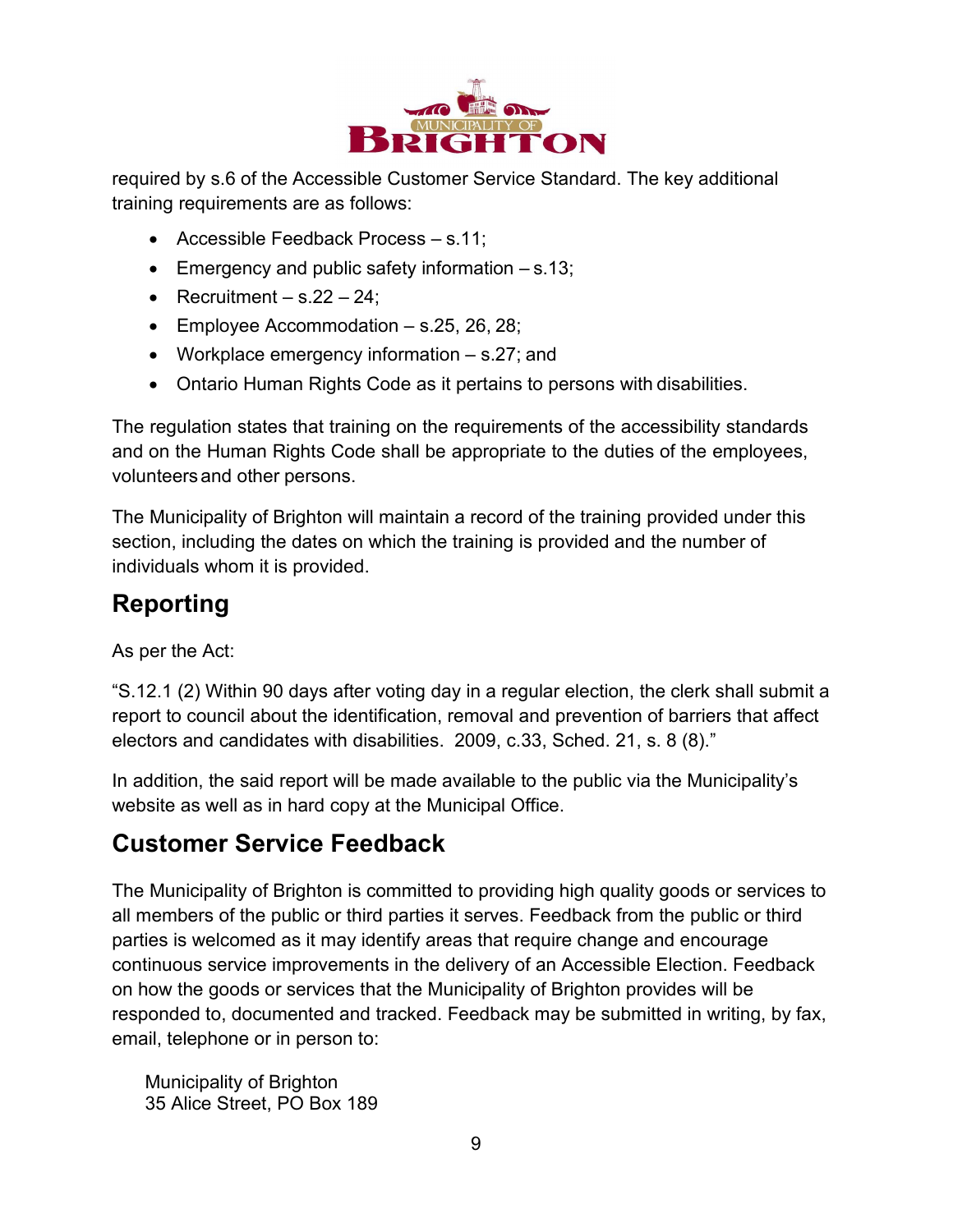

Brighton, ON, K0K 1H0 Tel: 613-475-0670 Fax: 613-475-3453 [election@brighton.ca](mailto:election@brighton.ca)

## <span id="page-9-0"></span>**Accessible Service Disruptions**

Temporary disruptions in the goods and services that the Municipality of Brighton provide may occur due to reasons that may or may not be within our control or knowledge.

The Municipality of Brighton will make reasonable effort to provide notice of the disruption to the public or third parties including information about the reason for the disruption, its anticipated duration, and a description of alternative facilities or services, if any, that may be available. The Municipality of Brighton will make reasonable efforts to provide prior notice of the planned disruption if possible, recognizing that in some circumstances such as in the situation of unplanned temporary disruption(s), advance notice will not be possible. In such cases, the Municipality of Brighton will give notice as soon as possible.

Such notice may be provided by a variety of methods, depending on the circumstances, and may include postings in conspicuous/visible places at the affected premises, other Municipal facilities and the Municipal's website; [www.brighton.ca](http://www.brighton.ca/)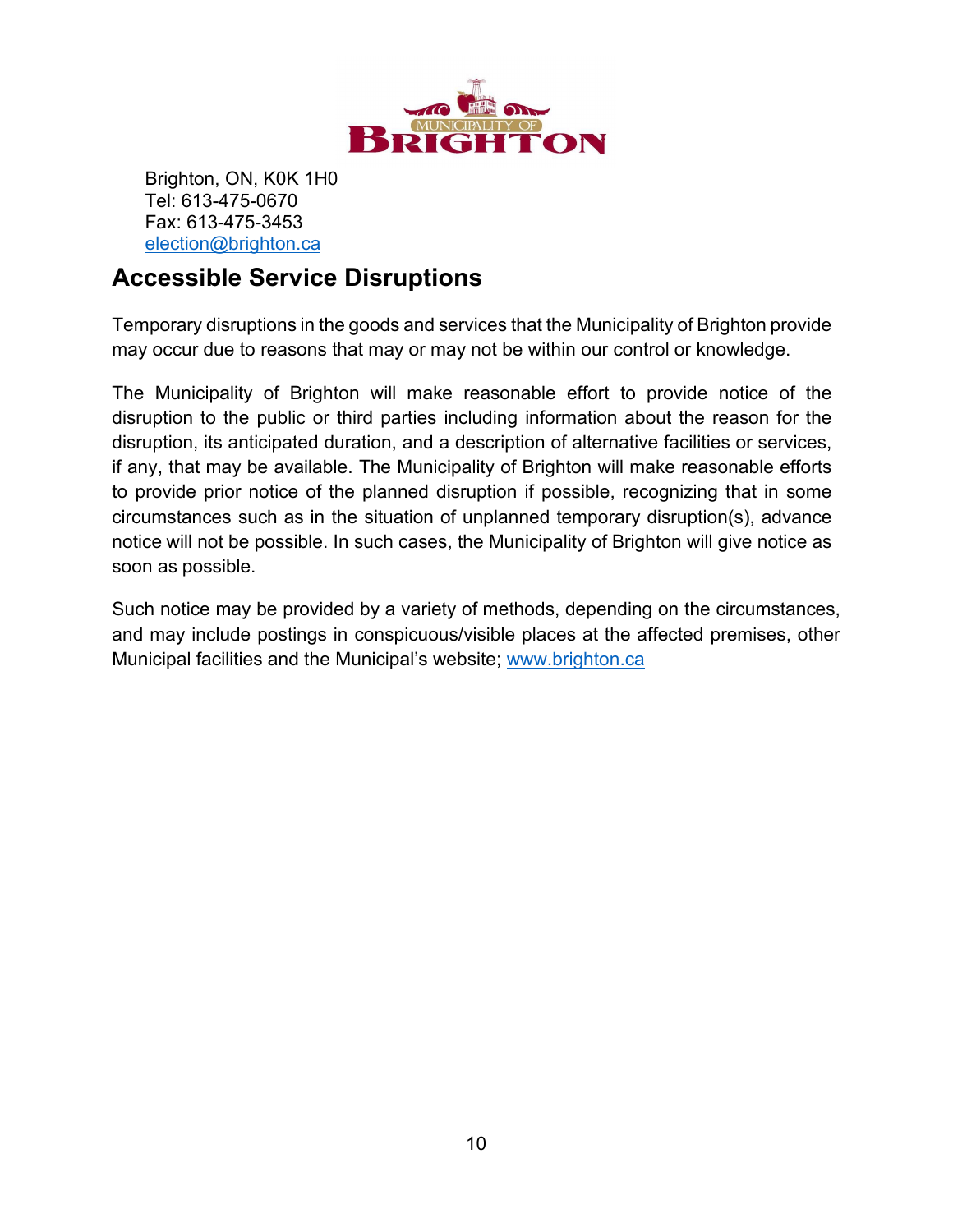# **Election Help Centre Inspection Checklist**

#### **Location Inspection - General**

| <b>Inspection Date &amp; Time</b>                  |  |
|----------------------------------------------------|--|
| <b>Scheduling Notes</b>                            |  |
| Inspected by                                       |  |
| Can an election poster be posted on-site one month |  |
| prior to the election?                             |  |
| <b>General Comments</b>                            |  |
| Outcome (Pass/Fail)                                |  |
| Use of Facility Confirmed                          |  |

#### **Facility - General**

| Opening / Closing contact name               |  |
|----------------------------------------------|--|
| Election Day Contact Telephone #             |  |
| Fire Drill Discussion/ Location of plans     |  |
| Heat timer?                                  |  |
| Light timer?                                 |  |
| Accessible Washrooms - Men?                  |  |
| Accessible Washrooms - Women?                |  |
| Telephone Available?                         |  |
| WiFi Available?                              |  |
| <b>Power Supply Test</b>                     |  |
| Router tested and passed?                    |  |
| Outlet from Table (in feet) - maximum length |  |
| Accessible secondary exit option?            |  |
| <b>Facility Notes</b>                        |  |

#### **Facility Accessibility**

| Facility accessible via public transit? |  |
|-----------------------------------------|--|
| Name and address visible from street?   |  |
| Entrance accessible?                    |  |
| Ramp well designed and safe?            |  |
| Door hardware accessible?               |  |
| Can door accommodate wheelchair?        |  |
| Door easy to open?                      |  |
| Entrance easy to see?                   |  |
| Entrance well lit?                      |  |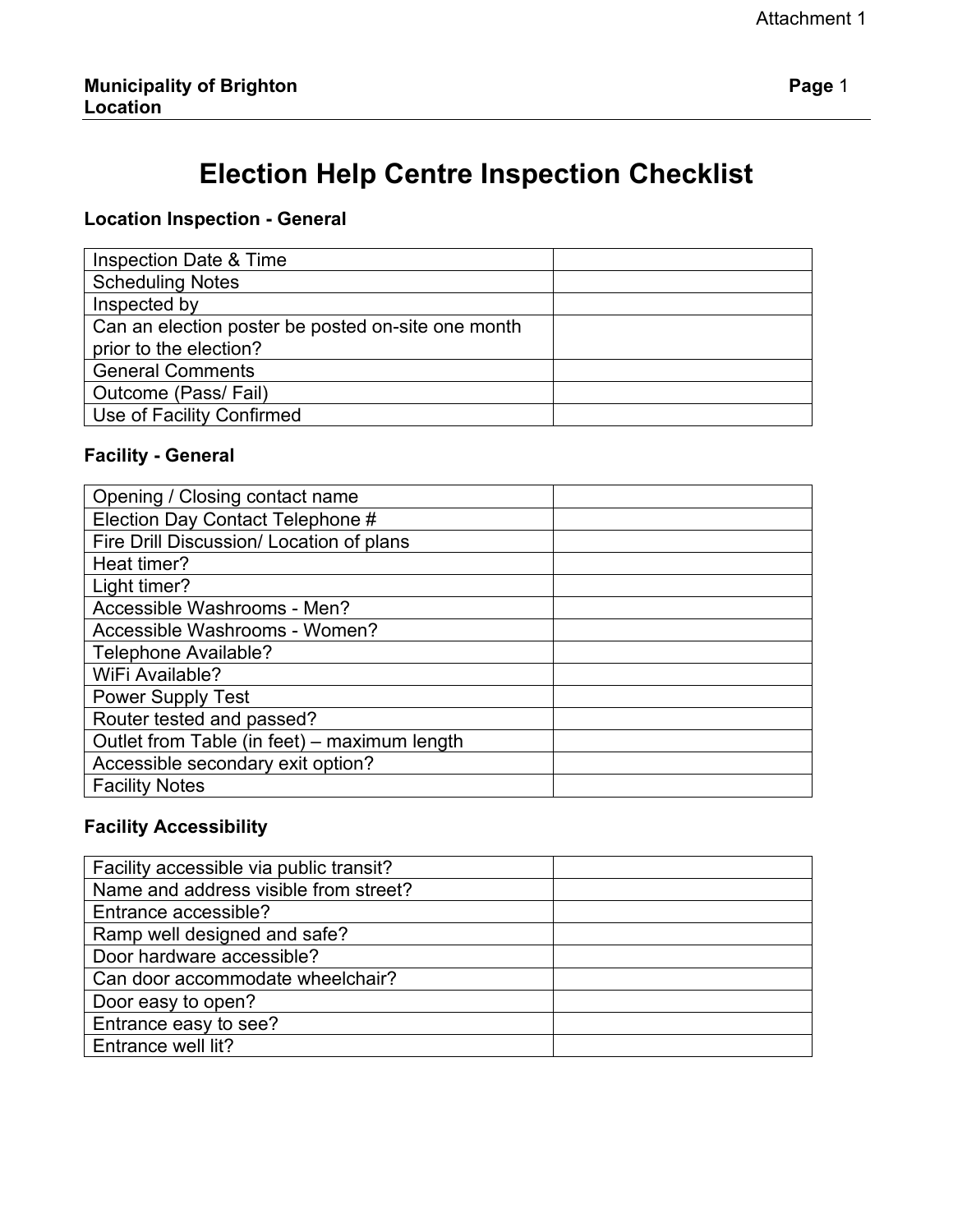#### **Municipality of Brighton Page**

Location

| Flooring non-slip, even and level?        |  |
|-------------------------------------------|--|
| Inside voting location well lit?          |  |
| Corridors able to accommodate wheelchair? |  |
| Facility Accessibility Notes              |  |

### **Equipment**

| # of Chairs required?          |  |
|--------------------------------|--|
| Chairs supplied?               |  |
| # of tables required?          |  |
| Tables supplied?               |  |
| First Aid equipment available? |  |
| <b>Equipment Notes</b>         |  |

### **Parking**

| # of staff spaces                         |  |
|-------------------------------------------|--|
| # of spaces available for public?         |  |
| # of on-street parking spaces?            |  |
| Distance parking to voting area? (ft)     |  |
| <b>External lighting?</b>                 |  |
| External lighting on a timer?             |  |
| Confirmed lights stay on?                 |  |
| # of accessible parking spaces?           |  |
| Accessible parking clearly marked?        |  |
| # of accessible signs we need to supply   |  |
| Parking lot firm and level?               |  |
| Curb cuts provided?                       |  |
| Space large enough for van with lift?     |  |
| Route smooth and unobstructed?            |  |
| Route wide enough for wheelchair/scooter? |  |
| <b>Parking Notes</b>                      |  |

### **Special Voting Locations**

| <b>Retirement Residence Type</b>         |  |
|------------------------------------------|--|
| Voting Area(s)                           |  |
| <b>Beds - Comments</b>                   |  |
| Best option for Voters' list management? |  |
| Do you have a lockdown procedure?        |  |
| Lockdown procedure - comments            |  |
| Roving / Stationary Poll - comments      |  |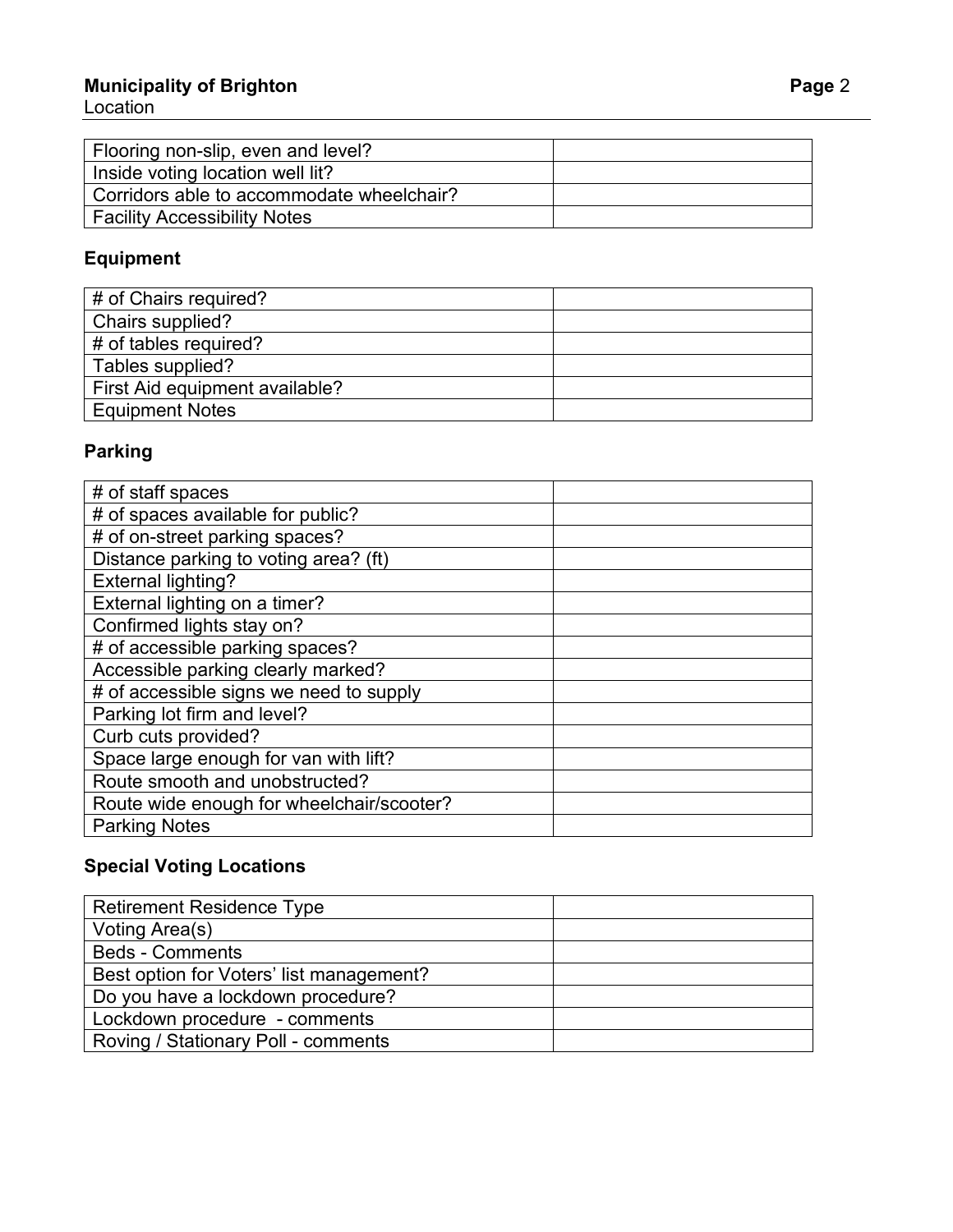#### **Municipality of Brighton Page 3** Location

| Hours of Voting                           |  |
|-------------------------------------------|--|
| <b>Discuss Voters List Dates</b>          |  |
| <b>Discuss Voters' List Review Period</b> |  |
| <b>Discuss Voting Times</b>               |  |
| Opportunity for family poster?            |  |
| Level access - entrance to voting area?   |  |

#### **Accessibility Report Card**

Assign each category a grading of 1-5 (1 – Not Accessible, 2 – Poor, 3 – Acceptable, 4 – Exceeds Expectations, 5 – Not Applicable)

| Parking                        |  |
|--------------------------------|--|
| <b>Main Entrance</b>           |  |
| <b>Building Identification</b> |  |
| Ramps                          |  |
| Pathway to EHC                 |  |
| Elevator / Lift                |  |
| Accessible Washrooms           |  |
| Lighting                       |  |
| <b>Overall Grade</b>           |  |

#### **Comments**